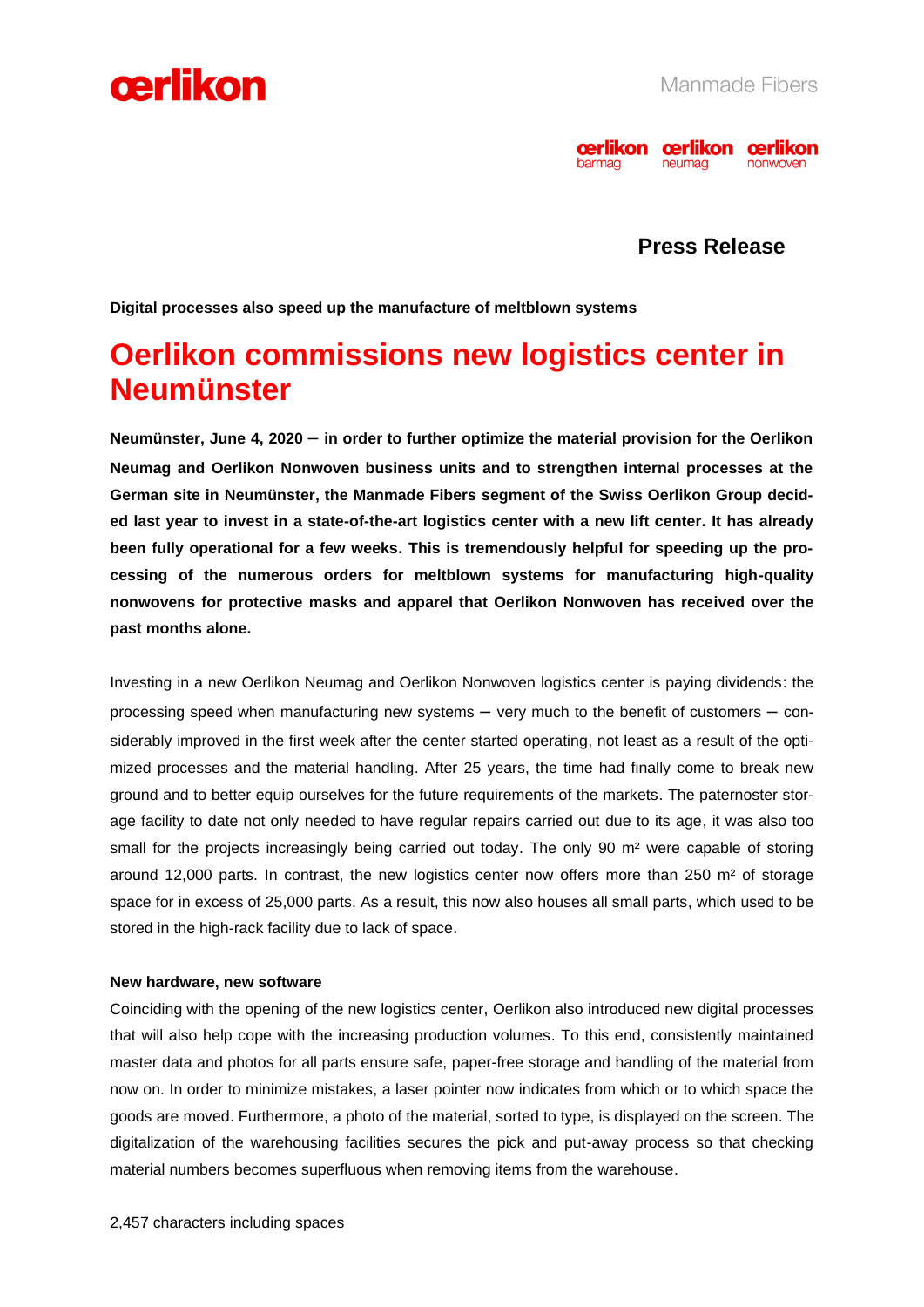



**Caption:** The new Oerlikon Neumag and Oerlikon Nonwoven logistics center now offers more than 250 m² of storage space for in excess of 25,000 parts.

# **For further information:**

Claudia Henkel Marketing, Corporate Communications & Public Affairs Tel. +49 4321 305 105 Fax +49 4321 305 212 claudia.henkel@oerlikon.com

André Wissenberg Marketing, Corporate Communications & Public Affairs Tel. +49 2191 67 2331 Fax +49 2191 67 1313 andre.wissenberg@oerlikon.com

# **About Oerlikon**

Oerlikon (SIX: OERL) develops modern materials, systems and surface technologies and provides specialized services aimed at securing high-performance products and systems with long lifespans for customers. Supported by its technological core competencies and its strong financial footing, the corporation continues its medium-term growth plan by implementing three strategic factors: focusing on attractive growth markets, ensuring structural growth and expanding through targeted M&A activities. Oerlikon is a globally-leading technology and engineering corporation, operating its business in two segments (Surface Solutions and Manmade Fibers) and employing around 11,000 members of staff at 182 sites in 37 countries worldwide. In 2019, Oerlikon generated sales of CHF 2.6 billion and invested more than CHF 120 million in research & development.

For further information: [www.oerlikon.com](http://www.oerlikon.com/)

# **About the Oerlikon Manmade Fibers segment**

With its Oerlikon Barmag, Oerlikon Neumag and Oerlikon Nonwoven brands, the Oerlikon Manmade Fibers segment is one of the leading providers of manmade fiber filament spinning systems, texturing machines, BCF systems, staple fiber systems and solutions for the production of nonwovens and – as a service provider – offers engineering solutions for the entire textile value added chain.